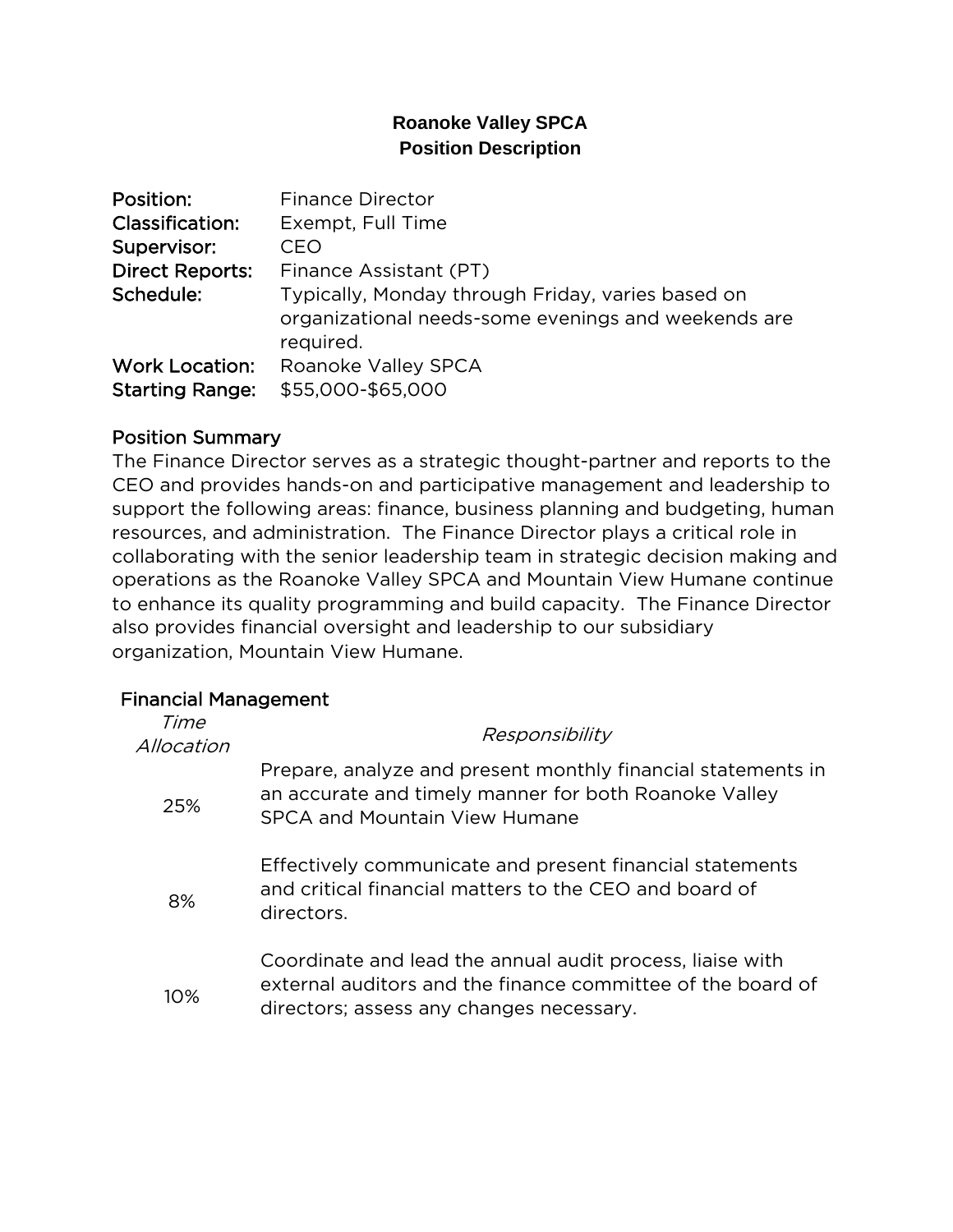| 10% | Develop annual budget in conjunction with the CEO at<br>RVSPCA and the ED at MVH; administer and review all<br>financial plans and budgets; monitor progress and changes;<br>and keep senior leadership team abreast of the<br>organization's financial status. |
|-----|-----------------------------------------------------------------------------------------------------------------------------------------------------------------------------------------------------------------------------------------------------------------|
| 2%  | Manage organizational cash flow and forecasting.                                                                                                                                                                                                                |
| 2%  | Update and implement all necessary business policies and<br>accounting practices; oversee the finance department's<br>overall policy and procedures.                                                                                                            |
| 2%  | Work with Development Department to ensure consistent<br>recording of donations.                                                                                                                                                                                |
| 2%  | Ensure all financial operations comply with federal and state<br>laws                                                                                                                                                                                           |

## Human Resources

| Time<br>Allocation | Responsibility                                                                                                                                                                                          |
|--------------------|---------------------------------------------------------------------------------------------------------------------------------------------------------------------------------------------------------|
| 6%                 | Further develop the Roanoke Valley SPCA's human<br>resources and administration, enhancing professional<br>development, compensation and benefits, performance<br>evaluation, training, and recruiting. |
| 2%                 | Ensure that hiring/termination processes are consistent and<br>streamlined.                                                                                                                             |
| 8%                 | Administer and oversee payroll processing and related<br>documentation.                                                                                                                                 |
|                    |                                                                                                                                                                                                         |

# Leadership

| Time<br>Allocation | Responsibility                                                                                                                                                                                                                                               |
|--------------------|--------------------------------------------------------------------------------------------------------------------------------------------------------------------------------------------------------------------------------------------------------------|
| 15%                | Hire, train and supervise the Finance Assistant to ensure<br>smooth day-to-day transactions. Prepare periodic evaluation<br>of job performance. Serve as a mentor and resource for the<br>Assistant Director and Finance Manager at Mountain View<br>Humane. |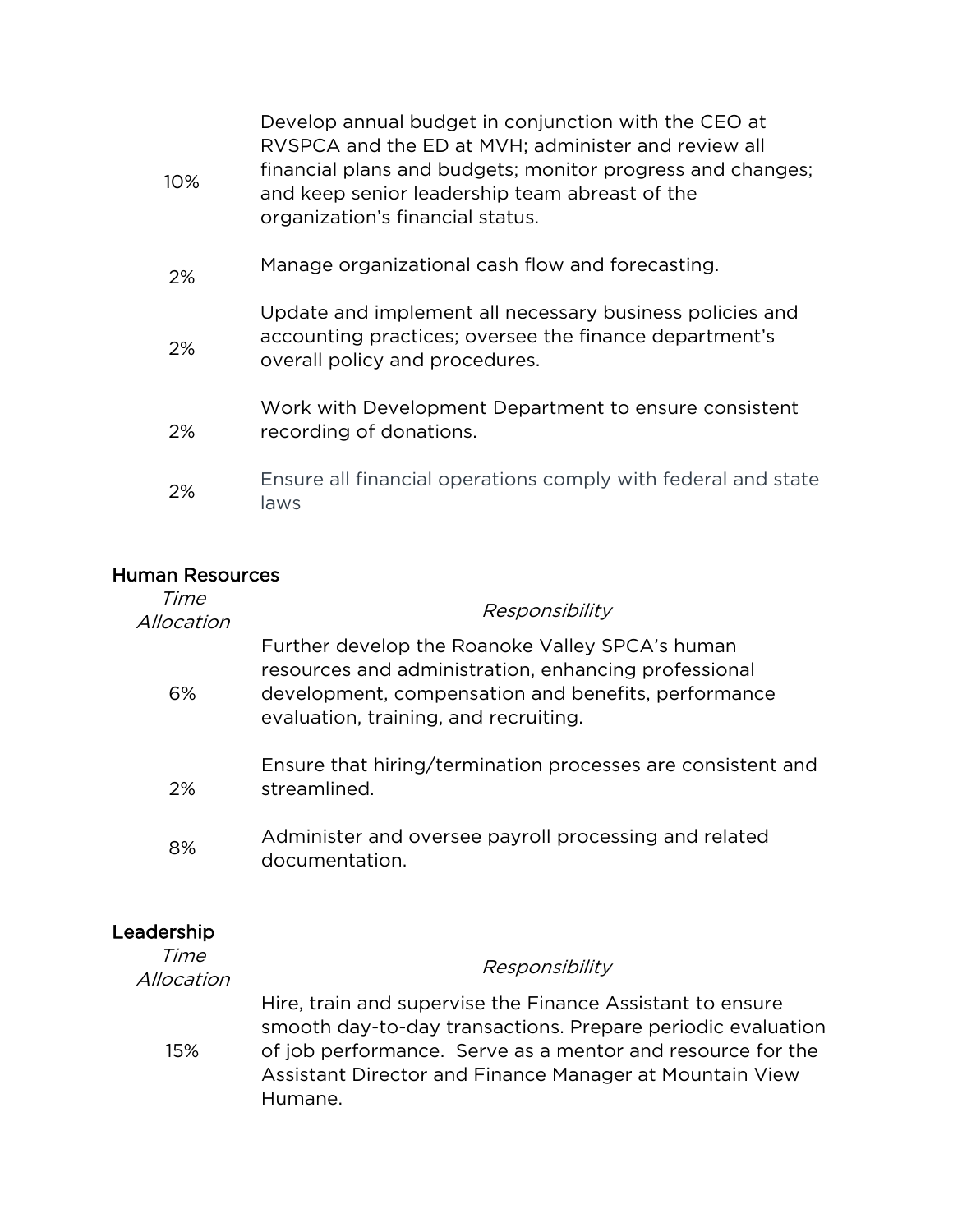| 2% | Ensures compliance with all organizational policies,<br>procedures, and guidelines.                                                   |
|----|---------------------------------------------------------------------------------------------------------------------------------------|
| 2% | Supports shelter events and fundraising as needed, including<br>at event financial administration.                                    |
| 2% | Promote the vision and mission of the Roanoke Valley SPCA<br>by serving as the liaison between the organization and the<br>community. |

## ESSENTIAL SKILLS

- At least seven to ten years of overall professional experience; ideally six-plus years of broad financial and/or nonprofit accounting experience
- The ideal candidate has experience of final responsibility for the quality and content of all financial data, reporting and audit coordination for an organization and has preferably overseen a human resources function previously
- Ability to translate financial concepts to and to effectively collaborate with -- programmatic and fundraising colleagues who do not necessarily have finance backgrounds
- A successful track record in setting priorities; keen analytic, organization and problem solving skills which support and enable sound decision making
- Broad knowledge of human resource policies, procedures, and laws.
- A multi-tasker with the ability to wear many hats in a fast-paced environment
- Personal qualities of integrity, credibility, and dedication to the mission of the Roanoke Valley SPCA

## EDUCATIONAL OR LICENSING REQUIREMENTS

- Minimum of a BS, ideally with an MBA/CPA or related degree
- Must maintain a valid driver's license

## ASSESSMENT PERIOD

Roanoke Valley SPCA has a 90-day assessment period from the date of hire for employment in any position. This introductory period is the period during which the specifics of the job are learned and either the employee or Roanoke Valley SPCA may end the employment relationship without notice or prejudice.

# AT WILL EMPLOYMENT

There is no minimum period of employment guaranteed or implied by acceptance of an employment offer. It is the policy of the Roanoke Valley